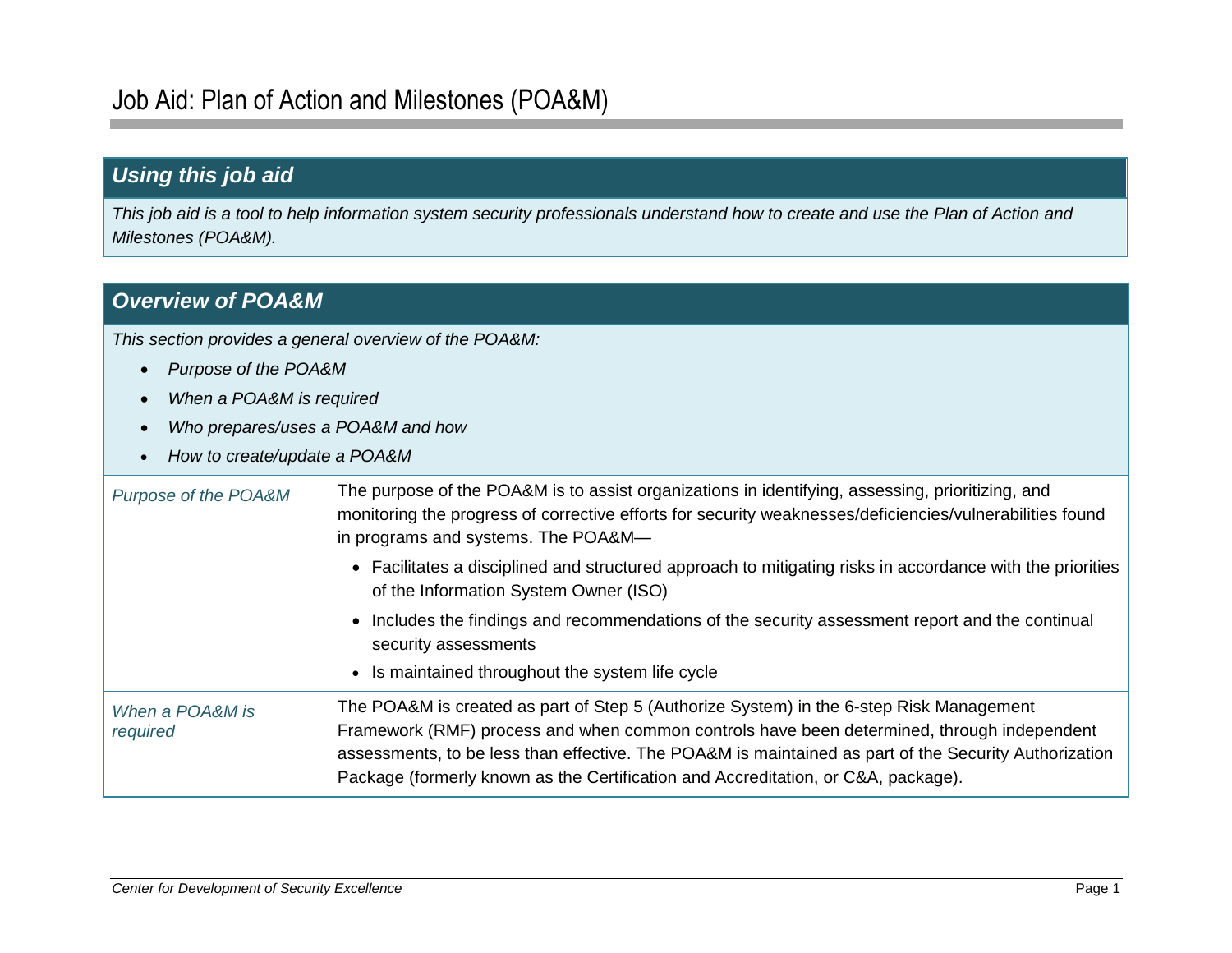| Who prepares/uses the  | • The ISO or the project manager/system manager (PM/SM) lists the following in the POA&M:                                                                                                                                                                                                 |  |  |  |  |
|------------------------|-------------------------------------------------------------------------------------------------------------------------------------------------------------------------------------------------------------------------------------------------------------------------------------------|--|--|--|--|
| POA&M and how          | Non-compliant (NC) security controls<br>$\circ$                                                                                                                                                                                                                                           |  |  |  |  |
|                        | Security controls that are not applicable (N/A)<br>$\circ$                                                                                                                                                                                                                                |  |  |  |  |
|                        | Remediation or mitigation tasks for non-compliant security controls<br>$\circ$                                                                                                                                                                                                            |  |  |  |  |
|                        | Required resources<br>$\circ$                                                                                                                                                                                                                                                             |  |  |  |  |
|                        | Milestones and completion dates<br>$\circ$                                                                                                                                                                                                                                                |  |  |  |  |
|                        | Inherited vulnerabilities<br>$\Omega$                                                                                                                                                                                                                                                     |  |  |  |  |
|                        | The ISO or PM/SM initiates the corrective actions identified in the POA&M<br>$\bullet$                                                                                                                                                                                                    |  |  |  |  |
|                        | With the support and assistance of the information system security manager (ISSM), the ISO or<br>$\bullet$<br>PM/SM provides visibility and status of the POA&M to the:                                                                                                                   |  |  |  |  |
|                        | Authorizing official (AO)<br>$\circ$                                                                                                                                                                                                                                                      |  |  |  |  |
|                        | Senior information security officer (SISO)<br>$\circ$                                                                                                                                                                                                                                     |  |  |  |  |
|                        | The DoD Component SISOs monitor and track the overall execution of system-level POA&Ms<br>$\bullet$<br>across the entire Component until identified security vulnerabilities have been remediated and the<br>RMF documentation (Security Authorization Package) is appropriately adjusted |  |  |  |  |
| How to create/update a | • Select the paperclip to open the POA&M template: $\psi$                                                                                                                                                                                                                                 |  |  |  |  |
| POA&M                  | • Follow the instructions in the next section to complete the POA&M.                                                                                                                                                                                                                      |  |  |  |  |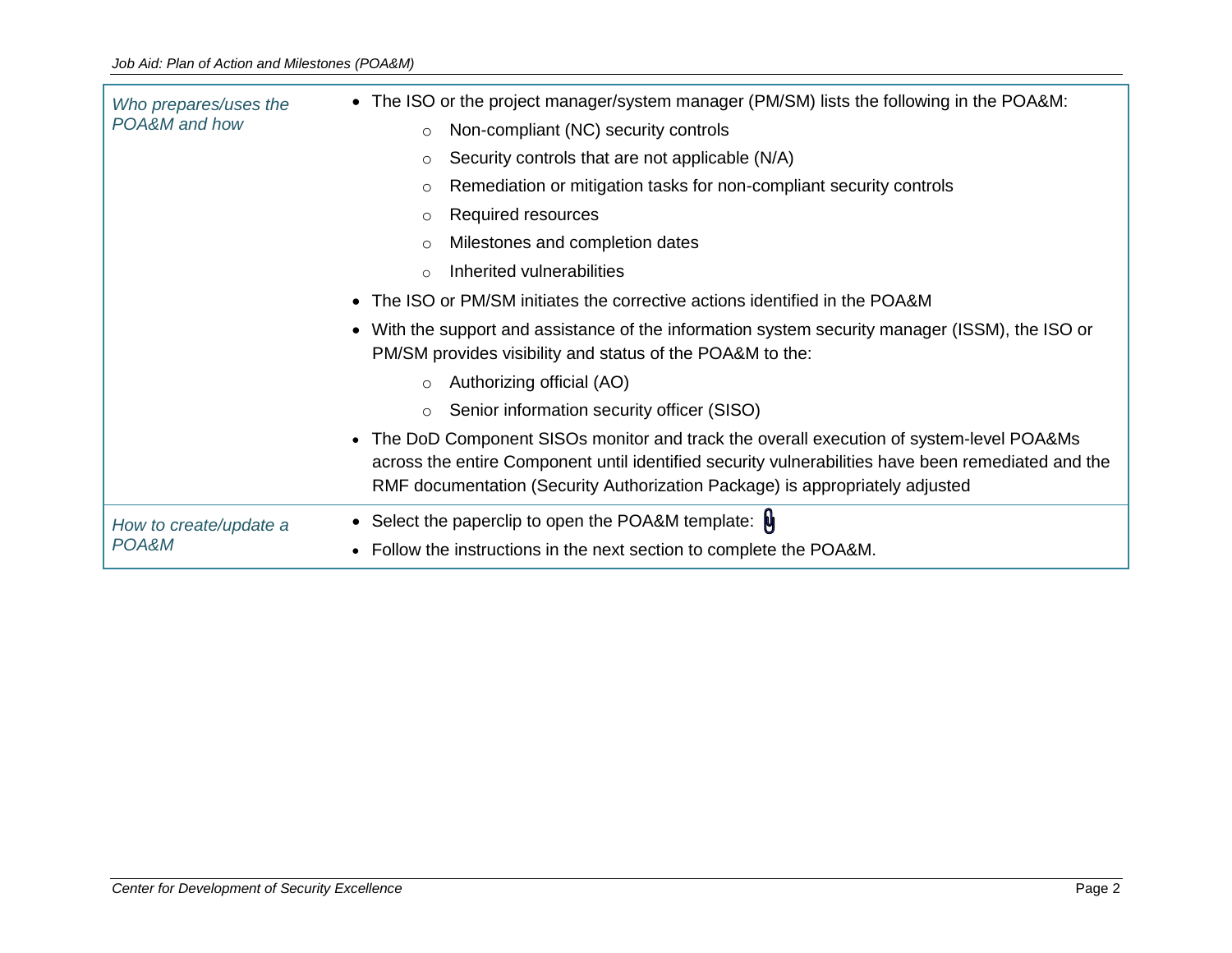| <b>Plan of Action and Milestones (POA&amp;M)</b>       |                                                    |                                   |            |                              |                     |                                       |                                        |                                                    |                    |                                                              |                  |                 |
|--------------------------------------------------------|----------------------------------------------------|-----------------------------------|------------|------------------------------|---------------------|---------------------------------------|----------------------------------------|----------------------------------------------------|--------------------|--------------------------------------------------------------|------------------|-----------------|
| <b>System Name</b>                                     |                                                    | <b>DoD Network</b>                |            | Date of this POA&M           |                     | 10/1/2016                             |                                        |                                                    |                    |                                                              |                  |                 |
|                                                        | <b>Company/ Organization Name</b>                  | CDSE                              |            |                              | Date of last update |                                       | 2/15/2016                              |                                                    |                    | <b>SAMPLE POA&amp;M</b><br><b>For Training Purposes Only</b> |                  |                 |
|                                                        | <b>Sponsoring Service/Agency</b>                   | <b>Defense Security Service</b>   |            |                              |                     | Date of original POA&M<br>10/1/2015   |                                        |                                                    |                    |                                                              |                  |                 |
| <b>ISSM Name</b>                                       |                                                    | John Doe                          |            |                              | <b>IS Type</b>      |                                       | Enclave                                |                                                    |                    |                                                              |                  |                 |
| <b>ISSM Phone</b>                                      | 410-xxx-xxxx                                       |                                   |            | UID                          |                     | 009-1111-2222                         |                                        |                                                    |                    |                                                              |                  |                 |
| <b>ISSM Email Address</b><br>john.doe1000.civ@mail.mil |                                                    |                                   |            |                              |                     |                                       |                                        |                                                    |                    |                                                              |                  |                 |
|                                                        |                                                    |                                   |            |                              | Scheduled           | Milestones with                       |                                        |                                                    | <b>Risk Level</b>  |                                                              |                  |                 |
| <b>Item</b>                                            | <b>Weakness or</b><br><b>Identifier Deficiency</b> | <b>Security</b><br><b>Control</b> | <b>POC</b> | <b>Resources</b><br>Required | Date                | Completion Completion<br><b>Dates</b> | <b>Changes to</b><br><b>Milestones</b> | <b>Weakness/Deficiency</b><br><b>Identified by</b> | (Low/Med/<br>High) | <b>Estimated Cost Status</b>                                 |                  | <b>Comments</b> |
|                                                        | Users are able to connect                          |                                   |            | Network                      |                     | Disable remote                        |                                        |                                                    |                    |                                                              |                  |                 |
| FY16 001                                               | remotely                                           | $AC-17$                           | John Doe   | Administrator                |                     | 3/15/2016 access 3/15/16              | N/A                                    | <b>Annual Audit</b>                                | Medium             |                                                              | 500.00 Completed |                 |
|                                                        |                                                    |                                   |            |                              |                     |                                       |                                        |                                                    |                    |                                                              |                  |                 |

## *Information Required to be in the POA&M*

*This section describes the information required in each column on the POA&M. Refer to the sample POA&M above as you review each of these items.*

| <b>Column Header</b>          | <b>Description</b>                                                                                                                                                                                | <b>What You Should Do</b>                                                                                                                                                                                                                                                                                                                        |
|-------------------------------|---------------------------------------------------------------------------------------------------------------------------------------------------------------------------------------------------|--------------------------------------------------------------------------------------------------------------------------------------------------------------------------------------------------------------------------------------------------------------------------------------------------------------------------------------------------|
| <b>Item Identifier</b>        | A unique weakness identifier used to<br>track and correlate weaknesses that<br>are ongoing throughout quarterly<br>submissions within the organization                                            | • Use the numbering schema that has been determined by<br>your organization.                                                                                                                                                                                                                                                                     |
| <b>Weakness or Deficiency</b> | Represents any program or system-<br>level information security vulnerability<br>that poses an unacceptable risk of<br>compromising confidentiality,<br>integrity, or availability of information | Describe weakness or deficiency identified by<br>$\bullet$<br>certification/validation testing, annual program review, IG<br>independent evaluation, or any other work done by or on<br>behalf of the organization.<br>Sensitive descriptions are not necessary, but provide<br>$\bullet$<br>sufficient detail to permit oversight and tracking. |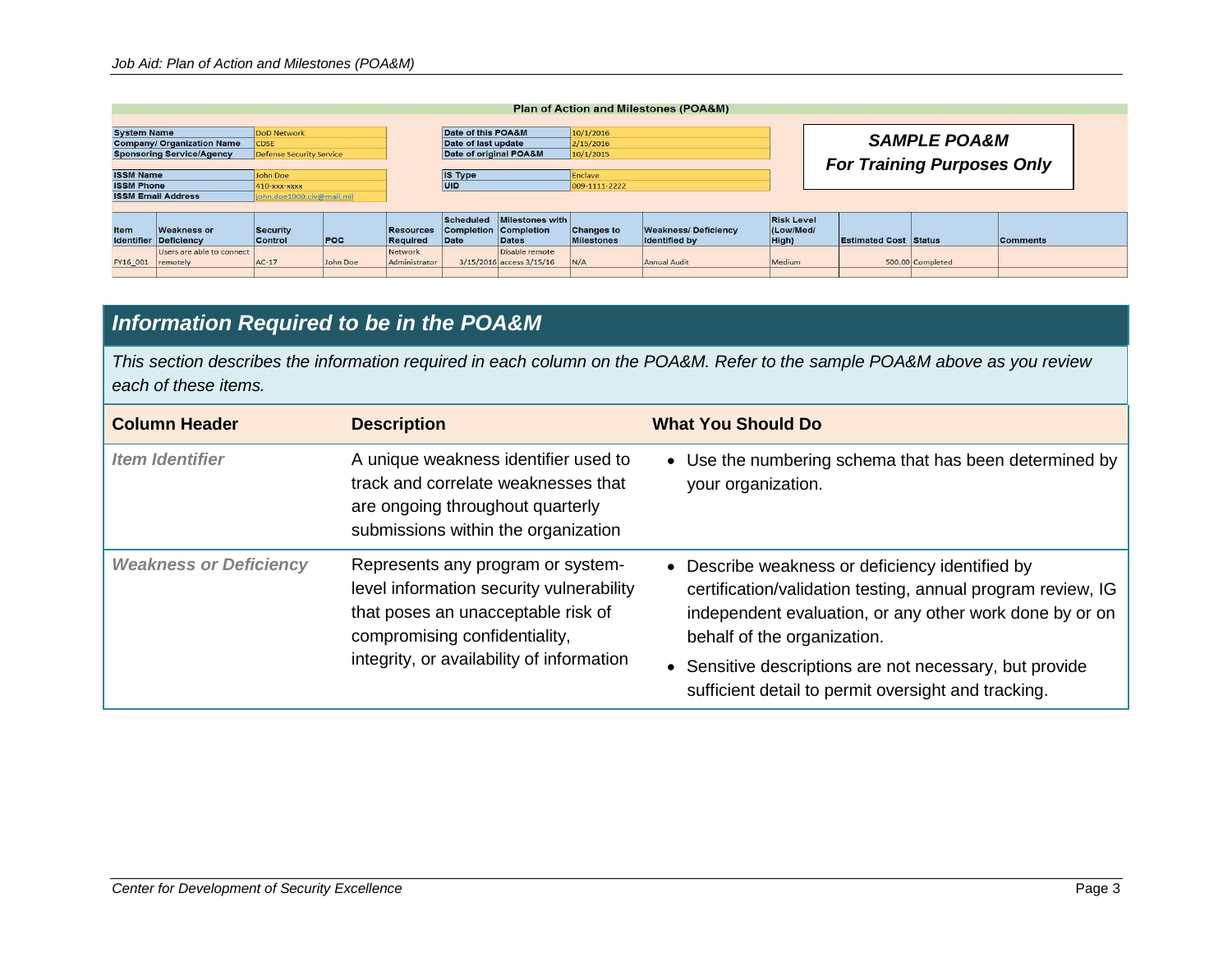| <b>Column Header</b>                       | <b>Description</b>                                                                                                                                                                                         | <b>What You Should Do</b>                                                                                                                                                                |  |  |
|--------------------------------------------|------------------------------------------------------------------------------------------------------------------------------------------------------------------------------------------------------------|------------------------------------------------------------------------------------------------------------------------------------------------------------------------------------------|--|--|
| <b>Security Control</b>                    | The Security Controls are listed in the<br>NIST SP 800-53 and directly relate to<br>the weakness identified in 'Weakness<br>or Deficiency' column.                                                         | • Enter security control that correlates to the weakness<br>or deficiency.                                                                                                               |  |  |
|                                            |                                                                                                                                                                                                            | • For a security weakness found by means other than a<br>security controls assessment (e.g., vulnerability test),<br>map the deficient function into the applicable security<br>control. |  |  |
| <b>Point of Contact (POC)</b>              | The organization or title of the position<br>within the organization that is<br>responsible for mitigating the<br>weakness                                                                                 | • Enter the name, title and organization of the assigned<br>responsible individual(s).                                                                                                   |  |  |
| <b>Resources Required</b>                  | Estimated funding and/or manpower<br>resources required for mitigating a                                                                                                                                   | • Note the source and type of funding (current, new, or<br>reallocated) and any funding obstacles                                                                                        |  |  |
|                                            | weakness                                                                                                                                                                                                   | Include the total funding requirements in the Security<br>$\bullet$<br>Costs column                                                                                                      |  |  |
| <b>Scheduled Completion</b><br><b>Date</b> | Completion date based on a realistic<br>estimate of the amount of time it will<br>take to procure/allocate the resources<br>required for the corrective action and<br>implement/test the corrective action | • Always enter either the estimated completion date or<br>'N/A' if the risk is accepted                                                                                                  |  |  |
|                                            |                                                                                                                                                                                                            | Never change this date<br>$\circ$                                                                                                                                                        |  |  |
|                                            |                                                                                                                                                                                                            | If a security weakness is resolved before or<br>$\circ$<br>after the originally scheduled completion<br>date, put the actual completion date in the<br>Status field.                     |  |  |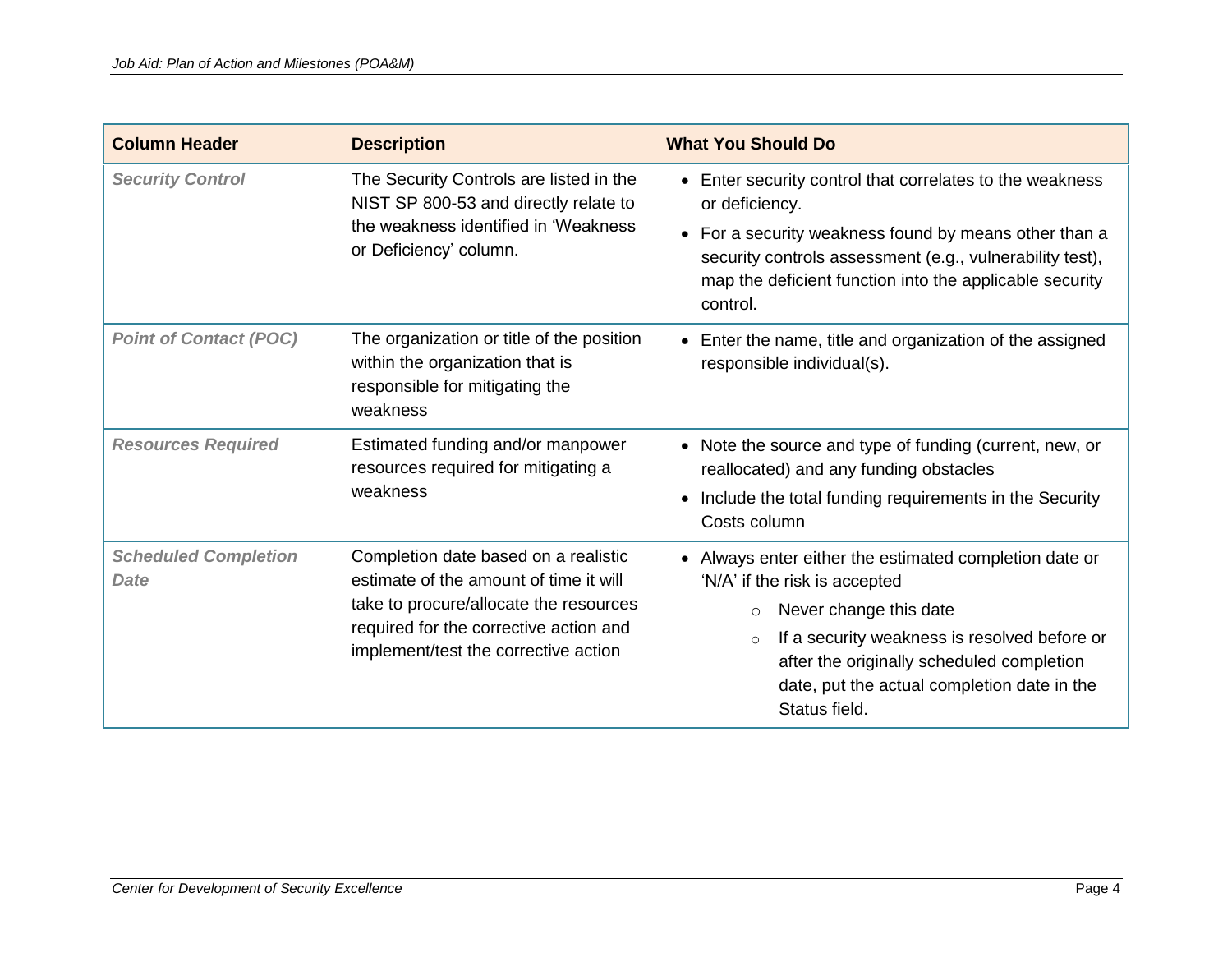| <b>Column Header</b>                                  | <b>Description</b>                                                                                                           | <b>What You Should Do</b>                                                                                                                                                                                                                                  |
|-------------------------------------------------------|------------------------------------------------------------------------------------------------------------------------------|------------------------------------------------------------------------------------------------------------------------------------------------------------------------------------------------------------------------------------------------------------|
| <i>Milestones with</i><br><b>Completion Date</b>      | Specific high-level steps to be<br>executed in mitigating the weakness<br>and the estimated completion date<br>for each step | • List the specific high-level steps to be executed in<br>mitigating the weakness and the estimated completion<br>date for each step<br>Enter changes to milestones and completion<br>$\circ$<br>dates in the Changes to Milestones column                 |
| <b>Changes to Milestones</b>                          | New estimated completion date for<br>a milestone and the reason for the<br>change                                            | • Indicate the new estimated date for a milestone's<br>completion, if the original date is not met<br>• Include the reason for the change                                                                                                                  |
| <b>Weakness or Deficiency</b><br><b>Identified By</b> | The source of the weakness, the<br>reviewing agency/organization, and<br>the date that the weakness was<br>identified        | • Enter the source of the weakness, for example:<br>Security controls assessment<br><b>Penetration test</b><br>IG audit<br>$\Omega$<br>Certification testing<br>• Enter the reviewing agency/organization and the date<br>that the weakness was identified |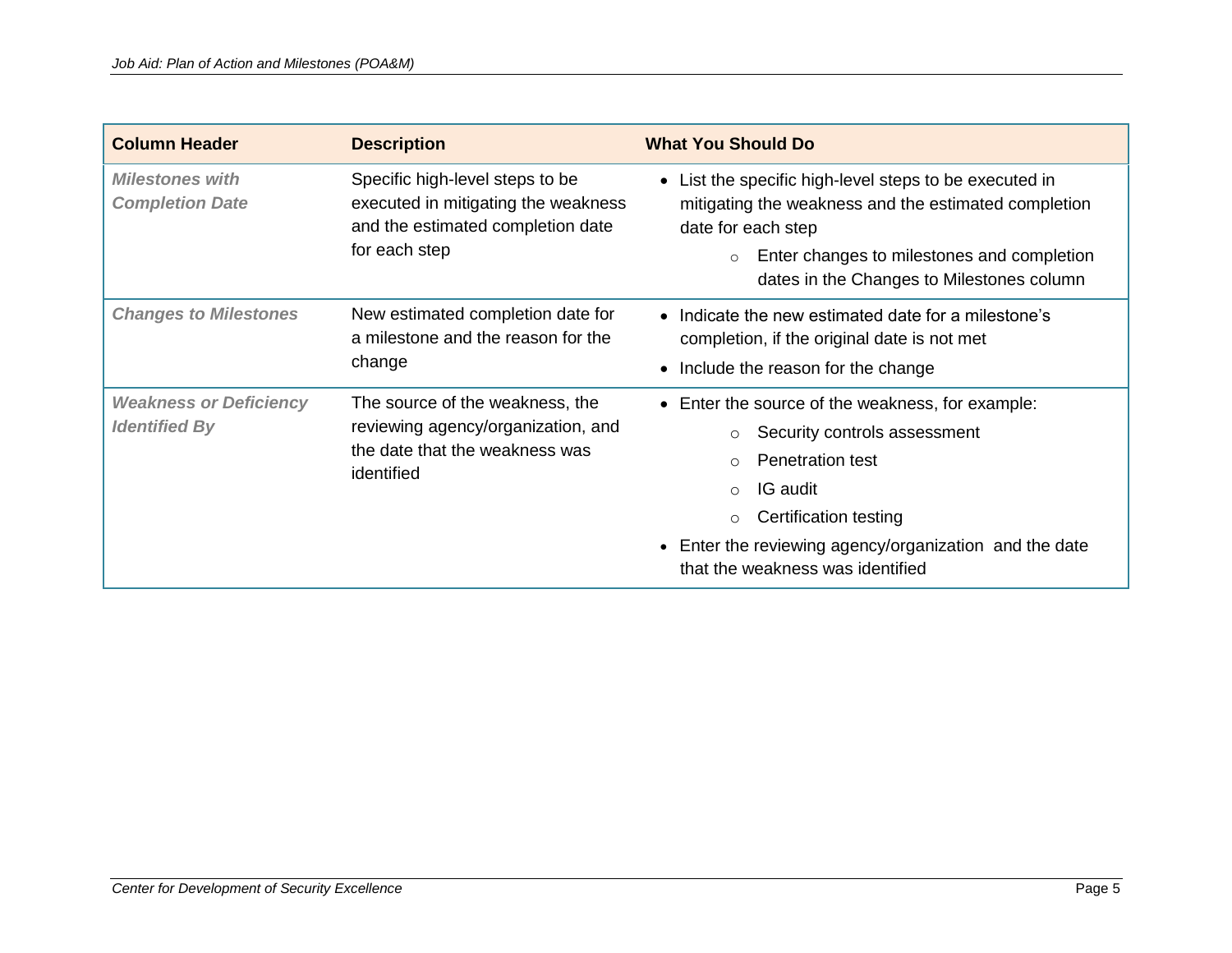| <b>Column Header</b> | <b>Description</b>                                                    | <b>What You Should Do</b> |                                                                                                                                                                                                                                                                    |
|----------------------|-----------------------------------------------------------------------|---------------------------|--------------------------------------------------------------------------------------------------------------------------------------------------------------------------------------------------------------------------------------------------------------------|
| <b>Status</b>        | The stage or state of the weakness<br>in the corrective process cycle |                           | • Enter one of these stages or states of the weakness in the<br>corrective process cycle:                                                                                                                                                                          |
|                      |                                                                       | $\circ$                   | <b>Completed</b> – when a weakness has been fully<br>resolved and the corrective action has been<br>tested; include date of completion                                                                                                                             |
|                      |                                                                       | $\circ$                   | <b>Ongoing</b> – when a deficiency/weakness is in<br>the process of being mitigated and it has not<br>yet exceeded the original scheduled completion<br>date                                                                                                       |
|                      |                                                                       | $\circ$                   | <b>Delayed</b> – when a deficiency/weakness<br>continues to be mitigated after the original<br>scheduled completion date has passed                                                                                                                                |
|                      |                                                                       | $\circ$                   | <b>Planned</b> – when corrective actions are planned<br>to mitigate the deficiency/weakness, but the<br>actions have not yet been applied/implemented                                                                                                              |
|                      |                                                                       |                           | <b>Accepted</b> – when AO decides to accept the<br>risk                                                                                                                                                                                                            |
|                      |                                                                       |                           | Include date AO decided to accept the risk<br>of an identified weakness (after AO received<br>a recommendation from the PM office along<br>with a "Mitigation Strategy Report"<br>addressing all implemented/ inherited<br>countermeasures and mitigating factors) |
|                      |                                                                       |                           | Periodically review solutions to address the<br>risk to eventually close out the finding when<br>possible                                                                                                                                                          |